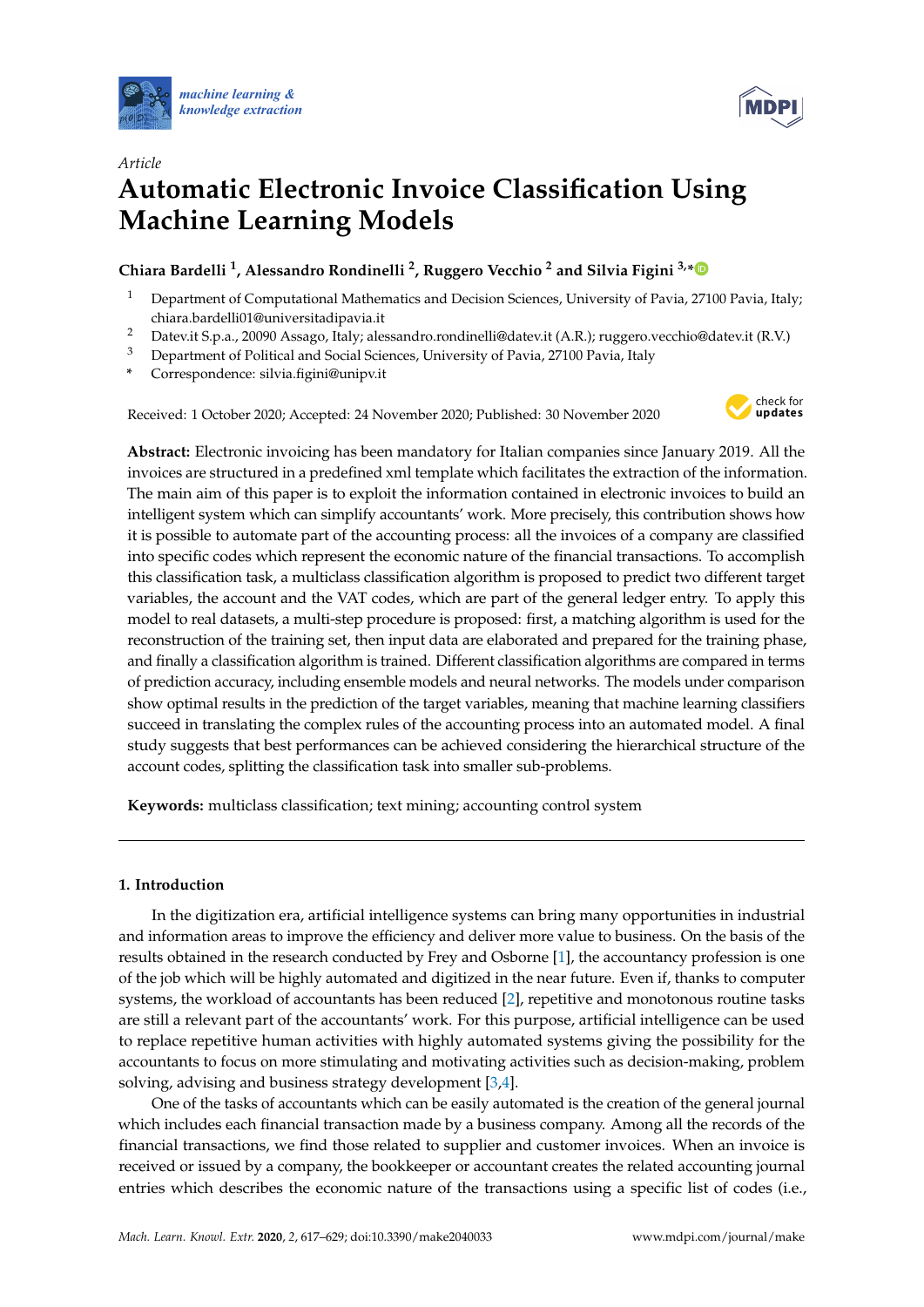the Chart of Accounts and the codes related to VAT rules). This task can be treated using machine learning models: input variables include information extracted from the invoices and the characteristics of the companies, while the codes used for the creation of the accounting journal entry can be considered as the target variables. Our methodological approach considers three different steps in the development of an automated system which could propose possible codes for the journal entry: collection of invoices and reconstruction of the training set, processing of the textual content of the invoices, and automatic classification of invoices to build the associated journal entry based on the training of a machine learning model. Figure [1](#page-1-0) depicts the main steps used in this study, which are explained in detailed in Section [4.](#page-4-0)

<span id="page-1-0"></span>

**Figure 1.** Methodology used in this study to process data and train a machine learning classifier. The rectangles represent the three methodological steps, while the circles contain input/output elements of the building blocks.

Starting from January 2019, all Italian companies are required to use electronic invoices. They are composed of a structured and fixed xml template provided by "Agenzia delle Entrate", the Italian governmental agency which operates to ensure a high level of tax compliance. This allows solving the issue of extracting information from documents which, thanks to electronic invoicing, follow a regular structure shared by all the Italian companies. As a consequence, the acquisition of the data, contained in the invoice, is handled more easily representing a strong encouragement to focus the research on the automation of the classification of transactions for the creation of the general journal.

This paper introduces a machine learning model to predict the elements of a bookkeeping entry starting from the content of the electronic invoice. Each line of the invoice is represented by a numeric vector that combines textual description, other information related to the line, and the characteristics of the companies involved in the invoice. We test performances of our classifiers on two anonimyzed real-world accounting datasets which belong to two different Chartered Accounting firms. Data are collected and provided by Datev.it Spa, a company which develops software for professional accounting.

Our methodological approach considers: (i) the reconstruction of the training set; (ii) the definition of a complex structure of the account codes which are organized in a hierarchical taxonomy based on five different levels for more than 200 different labels leading to an imbalanced classification problem; and (iii) the strong heterogeneity in rules and methodologies used by different Chartered Accounting firms in the creation of the journal entries.

The paper is organized as follows. Section [2](#page-2-0) reports the literature concerning the application of machine learning techniques to accounting systems. Section [3](#page-2-1) defines the problem and the data available. Section [4](#page-4-0) introduces the methods applied to reconstruct the training set and to solve our predictive problem. Section [5](#page-6-0) shows the application and the most relevant results are displayed. Section [6](#page-10-4) contains conclusions and further ideas of research.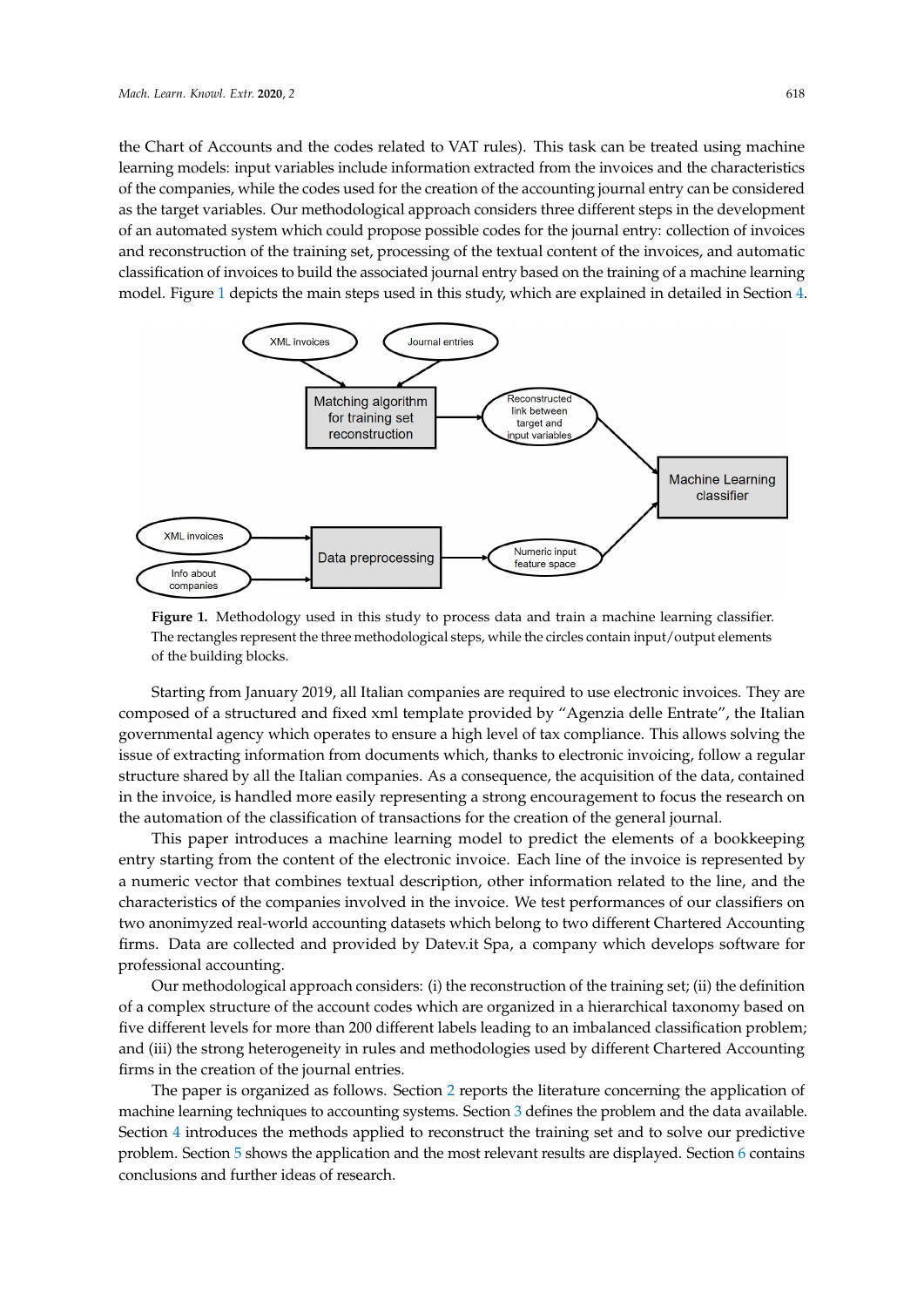#### <span id="page-2-0"></span>**2. Literature Review**

In accounting systems, machine learning techniques have been recently applied for different purposes trying to improve the efficiency and the precision of monotonous and repetitive tasks.

When invoices are not required to fill a fixed template, one of the most laborious step of the bookkeeping process in terms of working hours is the extraction of structured information from the printed documents. Classical deterministic OCR (Optical Character Recognition) techniques are usually applied to this problem. Early approaches exploit the structure of documents to extract fields based on their position or detected forms [\[5](#page-10-5)[,6\]](#page-10-6). However, to generalize extractions patterns with a flexible approach which can be applied to any template, some attempts have been made recently to combine deterministic OCR methods to machine learning models in presence of large quantities of historical data. In [\[7](#page-11-0)[,8\]](#page-11-1), deep neural networks are trained on a large dataset to extrapolate specific fields from the images of the invoices. In [\[9\]](#page-11-2), the density of the black pixels and the density of image edges are used as input variables to train a classifier which predicts the class of the invoice. In both works, the need of a large historical dataset is highlighted as a possible drawback for these techniques.

Another aspect of interest which has been tackled with machine learning models is the anomaly detection problem in the accounting journal. With the increasing complexity of business processes and the growing amount of structured accounting data, identifying erroneous or fraudulent business transactions (and corresponding journal entries) represents a critical challenge for accountants and auditors. In [\[10,](#page-11-3)[11\]](#page-11-4), a novel unsupervised approach based on neural networks is proposed to detect anomalous journal entries and potentially fraudulent activities in large-scale accounting data. In [\[12\]](#page-11-5), a similar architecture is applied also to a small subset of data to investigate if accurate results can be obtained also in case of more limited information. These methods, in contrast with the classical approach based on the experience of chartered accountants such as static red-flag tests, are able to detect novel schemes of fraud based on historical data. Therefore, the opportunity to develop an automated and high precision detection of accounting anomalies can save work time.

As the last area of application of machine learning models to accounting system, there are at least two works [\[13,](#page-11-6)[14\]](#page-11-7) which try to develop a classifier able to predict the details of an accounting journal entry; in particular, they focus on the prediction of the account codes. The performances of the data driven algorithms are compared to a deterministic approach based on a rule induction system built on the experience of accountants. In both works, the difference in accuracy between the machine learning classifier and the rule induction classifier cannot be considered statistically significant, concluding that there is potential for machine learning in this area, but it still does not outperform the existing deterministic implementation. A possible extension could be to combine the results of rule induction system to the predictions of the machine learning classifier. In this work, we extend the research in [\[13](#page-11-6)[,14\]](#page-11-7) to the prediction of the entire journal entry, considering as target variable not only the account codes but also the VAT codes.

#### <span id="page-2-1"></span>**3. Dataset Description**

The accounting general journal is composed of a list of journal entries which collects financial transactions of a business firm and classifies them into specific codes. A consistent part of the journal entries derives from the recording of the customer and supplier invoices of a company. Thanks to the electronic invoicing introduced recently in Italy, the extraction of the relevant fields from the xml template can be easily handled.

Given all the information about a single line of an invoice and the characteristics of the companies which are involved in the invoice, the aim is to construct the journal entry related to a specific line of the invoice, thus predicting the account codes and the VAT codes. Figure [2](#page-3-0) clarifies the relation between an invoice and its associated journal entries. Multiple lines of an invoice can be associated to the same journal entry with the same codes. For the sake of simplicity, in this study, we assume that lines inside an invoice are independent one from each other (ignoring the fact that lines which belong to the same invoice are all influenced by the context of the invoice itself).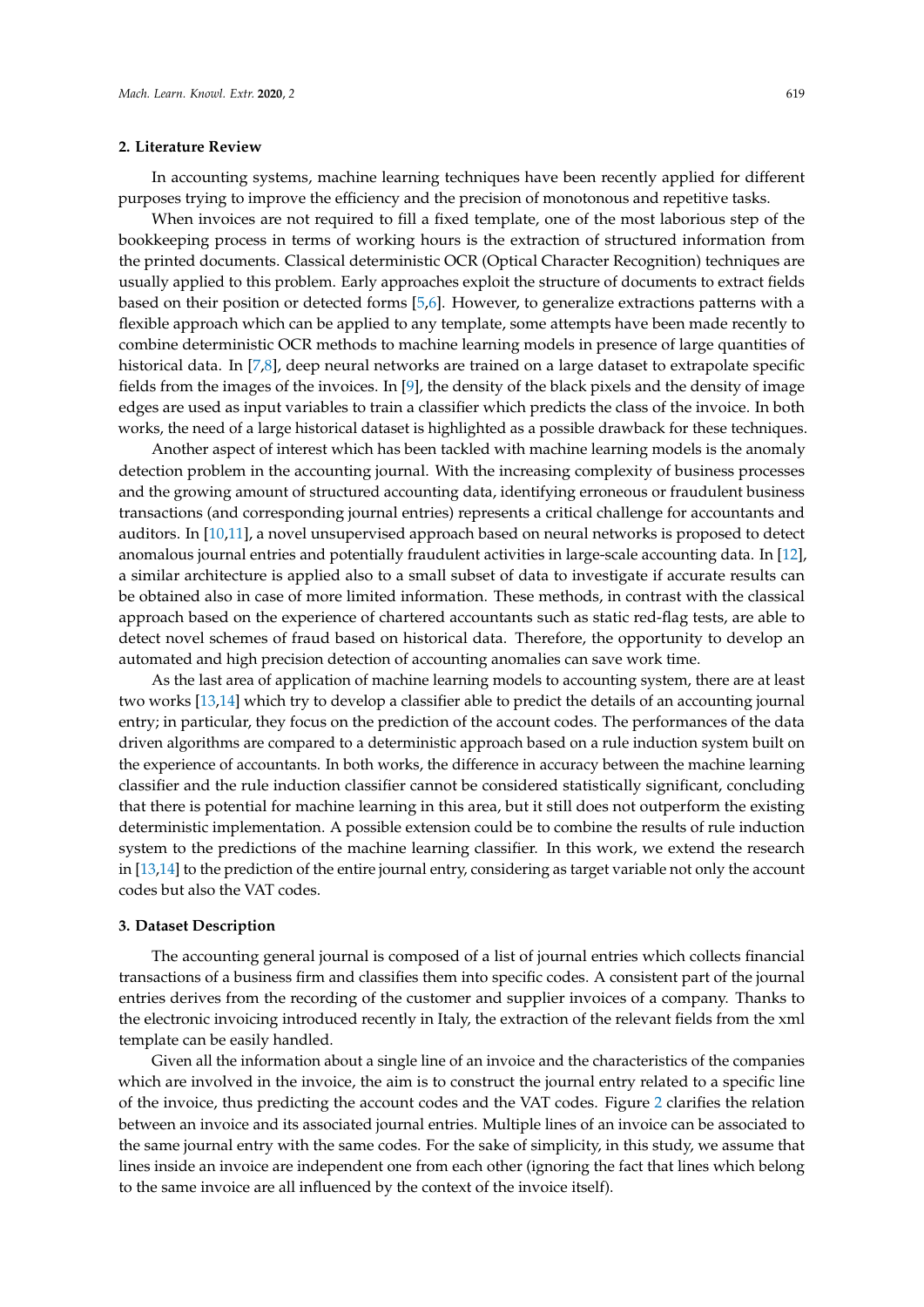<span id="page-3-0"></span>

**Figure 2.** Classification approach to predict VAT codes and account codes.

In our classification task, we construct the prediction rule given the training sample  $\{ (y_i^{(1)}\)$  $y_i^{(1)}$ ,  $y_i^{(2)}$  $\binom{2}{i}$ ,  $\mathbf{x}_i$ )  $\}$ <sup>n</sup><sub>i</sub>.  $\sum_{i=1}^{\infty}$  where:

- $y_i^{(1)}$  $i_j^{(1)}$ ,  $i = 1, ..., n$ , are categorical observations which represent the account codes associated to the *i*th line of the invoice. The account codes belong to the Chart of Accounts which has a particular structure: codes are organized in a hierarchical structure and only the accounts, which are the leaves of the tree, are used as tag in the journal entry. In our problem, we consider only the accounts in the leaves of the hierarchical tree.
- $y_i^{(2)}$  $i^{(2)}$ ,  $i = 1, ..., n$  represent the VAT codes to predict associated to the *i*th line of the invoice. This target variable is composed of two different sub-codes: one related to the tax rate applied to the line of the invoice, and the other one related to tax rule. In our problem, this two codes are considered as a unique variable to predict.
- $\bullet$   $\bullet$   $\bullet$   $\bullet$  **x***i* is the vector of predictors related to the content of the invoice and the characteristics of companies involved in the transactions.

The dataset considered in this study is the combination of two data sources:

- Customers and suppliers xml invoices of different companies
- Accounting journal entries related to the recording process of xml invoices (this data source contains account codes and VAT codes)

The match of these two different sources is possible only at document level: the general journal records can be directly associated only to their original invoice. On the other hand, it is not possible to recreate directly the link between a single line of an invoice and the related journal entry. This problem of data reconstruction can be addressed exploiting the information about the amounts which are included both in the xml invoices (detailed amounts) and in the accounting journal entry (aggregated amounts). Starting from this point, it is possible to translate the problem at hand into a combinatorial optimization task as the knapsack representation with equality constraints as explained in Section [4.1.](#page-4-1)

In our machine learning algorithm, we consider features related to the content of the invoice and characteristics of the companies. In particular, the information considered includes:

- textual description of the line of the invoice;
- codes associated to the line (e.g., tax rate); and
- information about activities performed by companies:
	- **–** ATECO code (classification of economic Italian activities) provided by ISTAT (the Italian Statistics Agency);
	- **–** ISA categories based on the level of fiscal reliability;
	- **–** type of supplier, namely person, Italian firm, European company, or extra-European company;
	- **–** type of accounting used by the company: ordinary or simplified; and
	- **–** tax regime.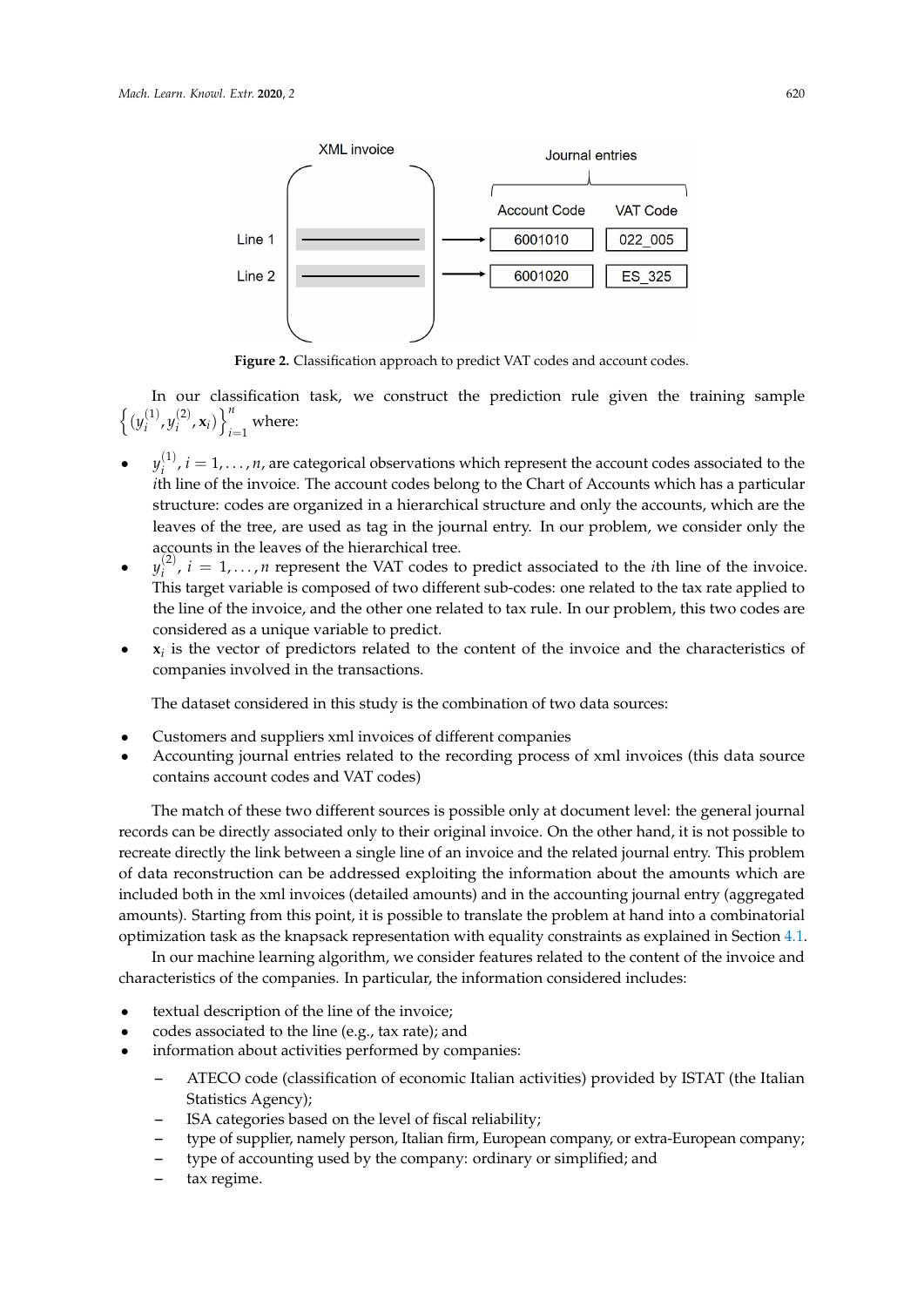Machine learning classifiers are trained and tested on two anonymized real-world datasets of two different accounting firms which include invoices from January 2019 to March 2020. The first one contains about 32,172 electronic invoices which include more than 320,000 lines to classify. The second one is composed by 34,932 invoices and more than 200,000 lines. The number of distinct codes which the algorithm has to predict is shown in Figure [3.](#page-4-2) The most complex problem, in terms of accuracy, seems to be the one related to the prediction of the account codes for the received invoices since, in this scenario, the number of different categories to predict is very high, as reported in Figure [3a](#page-4-2).

<span id="page-4-2"></span>



#### <span id="page-4-0"></span>**4. Methodological Proposal**

This section introduces methods applied to derive the training set, the pre-processing approaches adopted to prepare the training set and the predictive classification algorithm used to predict the account codes and of VAT codes of the journal entry.

#### <span id="page-4-1"></span>*4.1. Knapsack Problem*

The reconstruction data problem can be represented as a multi knapsack problem with equality constraints [\[15\]](#page-11-8) considering a single invoice at a time.

Let  $i = 1, \ldots, N$  be the lines of the invoice and  $j = 1, \ldots, M$  be the index that identifies a single entry of the accounting general journal. The combinatorial optimization problem can be formulated as follows:

$$
\max \sum_{j=1}^{M} \sum_{i=1}^{N} p_i z_{ij}
$$
 (1)

$$
\text{s.t.} \quad \sum_{i=1}^{N} c_i z_{ij} = b_j, \quad \forall j \tag{2}
$$

$$
\sum_{j=1}^{M} z_{ij} = 1, \quad \forall i \tag{3}
$$

where  $c_i$  is the detailed amount related to the *i*th line of the invoice and  $b_j$  is the aggregated total of the *j*th journal entry. In our setting, the vector of weights  $p_i$  is equal to 1, for each *i*. The value of  $z_{i,j}$  is 1 if the *i*th line of the invoice is associated to the *j*th journal entry and 0 otherwise.

The problem has been resolved through a heuristic which stops when the first feasible solution is found. First, the heuristic sorts the detailed amounts of invoice lines in a vector in decreasing order and the aggregated amounts in an increasing order vector. Then, the algorithm starts to match first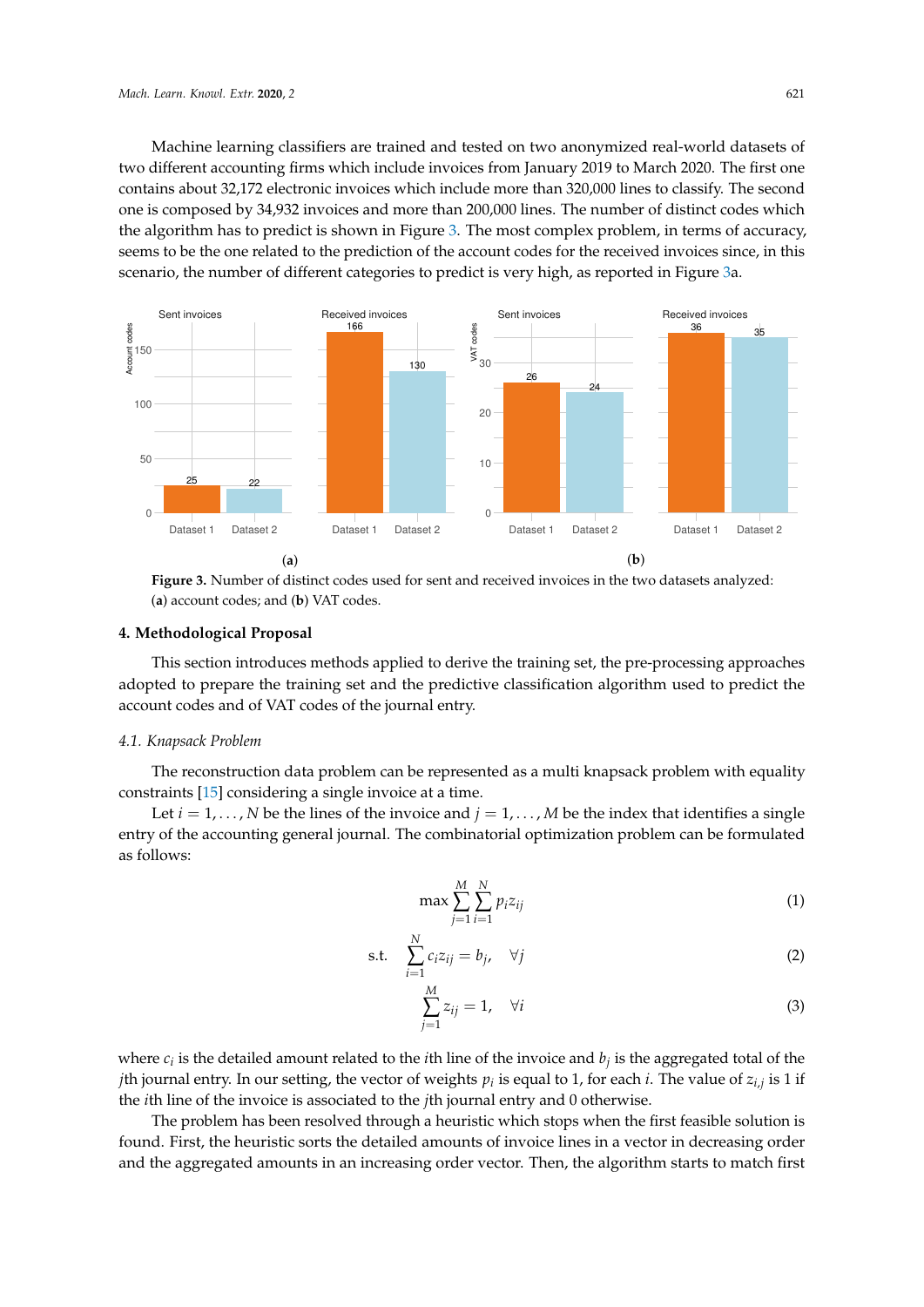values in the first positions of the two vectors. Notice that lines of invoice with negative amounts have been excluded from the analysis (the algorithm can not converge in presence of negative values).

The algorithm has successfully matched 61% of the lines of our two initial datasets without any ambiguity. Eleven percent of the lines were matched using the first solution proposed by the heuristic. These two sources of data were used for the training phase of the classifier and the evaluation of its performances. The other 28% of lines were excluded from the analysis since the heuristic did not converge because of the high number of lines in the invoice or because of the presence of negative amounts in the invoice.

#### <span id="page-5-0"></span>*4.2. Data Pre-Processing*

Most of the information extracted from the invoice, to construct the feature space of our problem, are categorical variables. Since many machine learning algorithms cannot operate on labeled data directly (they require all input variables and output variables to be numeric), we converted categorical features into numeric vectors through the one-hot encoding representation [\[16\]](#page-11-9). If K is the number of all different categories which the variable can assume, the variable is transformed into K binary vectors. Each binary vector represents a category of the original variable, and their elements are marked to 1 only if the original variable was equal to that specific category, leaving all the other elements equal to 0.

In addition, textual descriptions of the lines of invoices are also included in the input space since they contain helpful information for the creation of the journal entry. To process textual data, descriptions were previously cleaned through standard pre-processing steps [\[17\]](#page-11-10): punctuation, numbers, stop words and words of two characters were removed from the text. Finally, textual information was tokenized to create an array of words.

To transform textual data information into a suitable numeric feature space, we compared two different procedures:

- Bag of Words (BoW) approach [\[18\]](#page-11-11) is a simple way to encode the array of words into a binary vector. The main drawback is that the length of the feature space grows linearly with the number of distinct words, leading to infeasible dimensions of the feature space. Different methods can be adopted for the dimensionality reduction [\[19\]](#page-11-12); in our case, we included in the vocabulary words with a frequency higher than 0.1% in the collection of documents.
- Word2Vec (W2V) algorithm [\[20\]](#page-11-13) is a language modeling technique which maps similar sentences into similar numeric vectors of fixed size. Since Continuous Bag of Words (CBoW) model is faster with respect to Skipgram model and shows better performances in case of high sample size [\[20\]](#page-11-13), we preferred to apply CBoW to our dataset fixing the dimension of the output vector to 100 and the window of words to consider for the prediction equal to 5. All words with total frequency lower than 10 were ignored.

These two procedures were applied on the data at hand before running the classification algorithms.

#### *4.3. Classification Algorithm*

The aim of this work is to understand if standard rules and logic of the accounting process can be learned from a machine learning classifier which is trained on the real data of an accounting firm. Two different models were trained separately to predict two different target variables:

- the account codes related to the economic nature of the transaction; and
- the VAT codes related to the tax rates coupled with tax regulations applied to the invoices.

The input variables chosen for the two target variables are slightly different. The textual data are part of feature space in both cases, but the set of variables which describe the characteristics of the companies changes depending on which target variable we aim to predict.

Various supervised machine learning techniques have been proposed in the literature for the automatic classification of text documents [\[21\]](#page-11-14), such as Naïve Bayes [\[22\]](#page-11-15), neural networks [\[23\]](#page-11-16), Support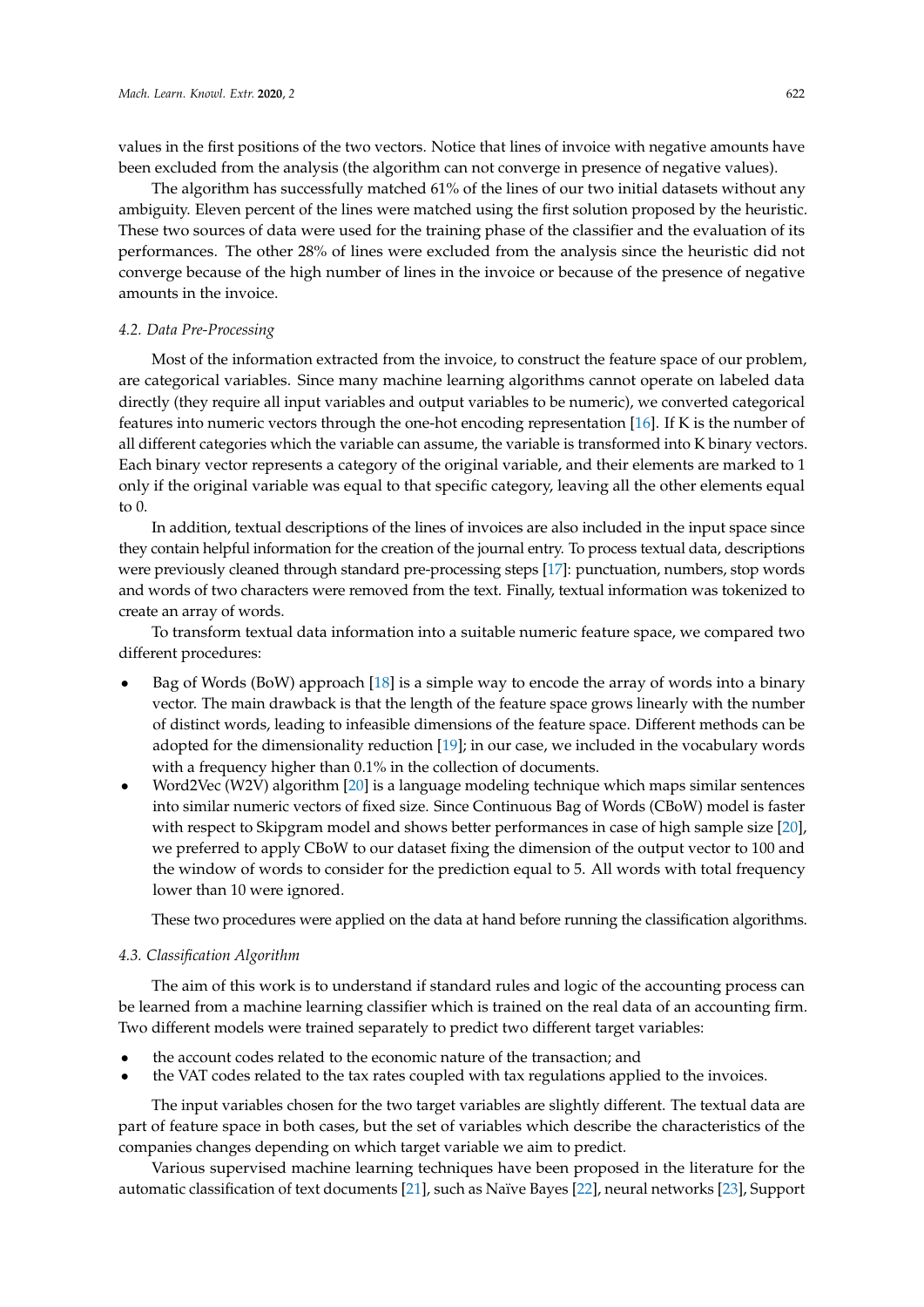Vector Machine (SVM) [\[24\]](#page-11-17), and decision tree, as well as ensemble methods [\[25\]](#page-11-18). However, considering the high number of distinct classes to predict (especially for the prediction of account codes in case of received invoice, as depicted in Figure [3a](#page-4-2)), we chose to train classifiers that can better handle this type of problem. For this reason, SVM was excluded from the empirical analysis, despite its well-known good performances obtained in classification task with textual data. Indeed, from a computational perspective, it is necessary to train a binary classifier for each class of the dataset, and thus tune the hyper-parameters of each classifier, leading to a very challenging optimization problem [\[26\]](#page-11-19).

In this study, for each classification task, three different machine learning algorithms were compared: Random Forests (RF) [\[27\]](#page-11-20), AdaBoost [\[28\]](#page-11-21), and Multilayer Perceptron (MlP) [\[29\]](#page-12-0). The choice of these algorithms is motivated by the fact that they do not depend from any assumptions on the underlying distribution of input data, they all achieve good performances in case of large training set [\[21\]](#page-11-14), and they implement a multi-class version.

#### <span id="page-6-0"></span>**5. Empirical Analysis**

The different nature of sent and received invoices led us to split the data into two different sub-datasets and analyze them separately to obtain two sub-classification problems. To evaluate the performances of all the possible approaches described in Section [4,](#page-4-0) a 10-fold Monte Carlo cross validation method was used to estimate precision, recall, and f1-score on the validation sets.

Figures [4](#page-7-0) and [5](#page-7-1) show recall for the different combinations of algorithms applied, respectively, to sent and received invoices for the prediction of the account codes. As we expected, the algorithms trained on received invoices show, in general, an accuracy rate lower than sent invoices. This is mainly due to the fact that received invoices are more diversified in terms of content and number of possible account codes associated. As far as the pre-processing algorithm for textual data is concerned, Word2Vec obtains better results compared to Bag of Words both when it is used with Random Forests and AdaBoost. A better performance of the Word2Vec can be observed both in results of both the two Chartered Accounting firms in the case of received invoices (Figure [5\)](#page-7-1). This can be explained by the limited vocabulary used in Bag of Words model: a selection of words was made following the parameters of Section [4.2](#page-5-0) in order to reduce the dimensions of the feature space and keep computational costs under control. Fixing the method for preprocessing textual data, performances of RF, AdaBoost, and MIP are equivalent when applied to sent invoices; on the other hand, in the case of received invoices, the first algorithm shows better results in the case of both Word2Vec and Bag of Words. From these results, it seems that RF is able to better handle classification problems with a higher number of distinct categories to predict in our problem. Tables [1](#page-7-2) and [2](#page-8-0) report the mean precision and the mean f1-score of the cross validation with their associated standard deviation.

Figures [6](#page-8-1) and [7](#page-8-2) display recall indexes related to the prediction of the VAT codes. It is remarkable to note that the number of distinct VAT codes is smaller than the number of distinct account codes, especially in the case of received invoices, as shown in Figure [3.](#page-4-2) As a consequence, the precision of all classifiers for the VAT codes is on average higher with the respect to the results of prediction of the account codes as shown in Tables [3](#page-9-0) and [4.](#page-9-1) In particular, as regards VAT codes, Word2Vec results the best approach to transform textual data in a numeric vector in the case of received invoices. In the case of sent invoices, there is no differences between the two textual approaches, probably due to the fact that prediction of the VAT codes is not highly influenced by the textual information contained in the invoice but other input variables of the invoice are sufficient to obtain high prediction accuracy. As regards the machine learning model, AdaBoost seems to perform slightly better for sent invoices but it is equivalent to RF in case of received invoices.

In general, we observe that results for the two different accounting firms (Datasets 1 and 2) are consistent with each other, concluding that, at least in these two cases, it is possible to choose a unique type of classifier and train it on historical data of a specific accounting firm. This can be considered an advantage from the business value point of view, since we have a tool adaptable to both the accounting firms, which learn new predictions from own historical accounting database.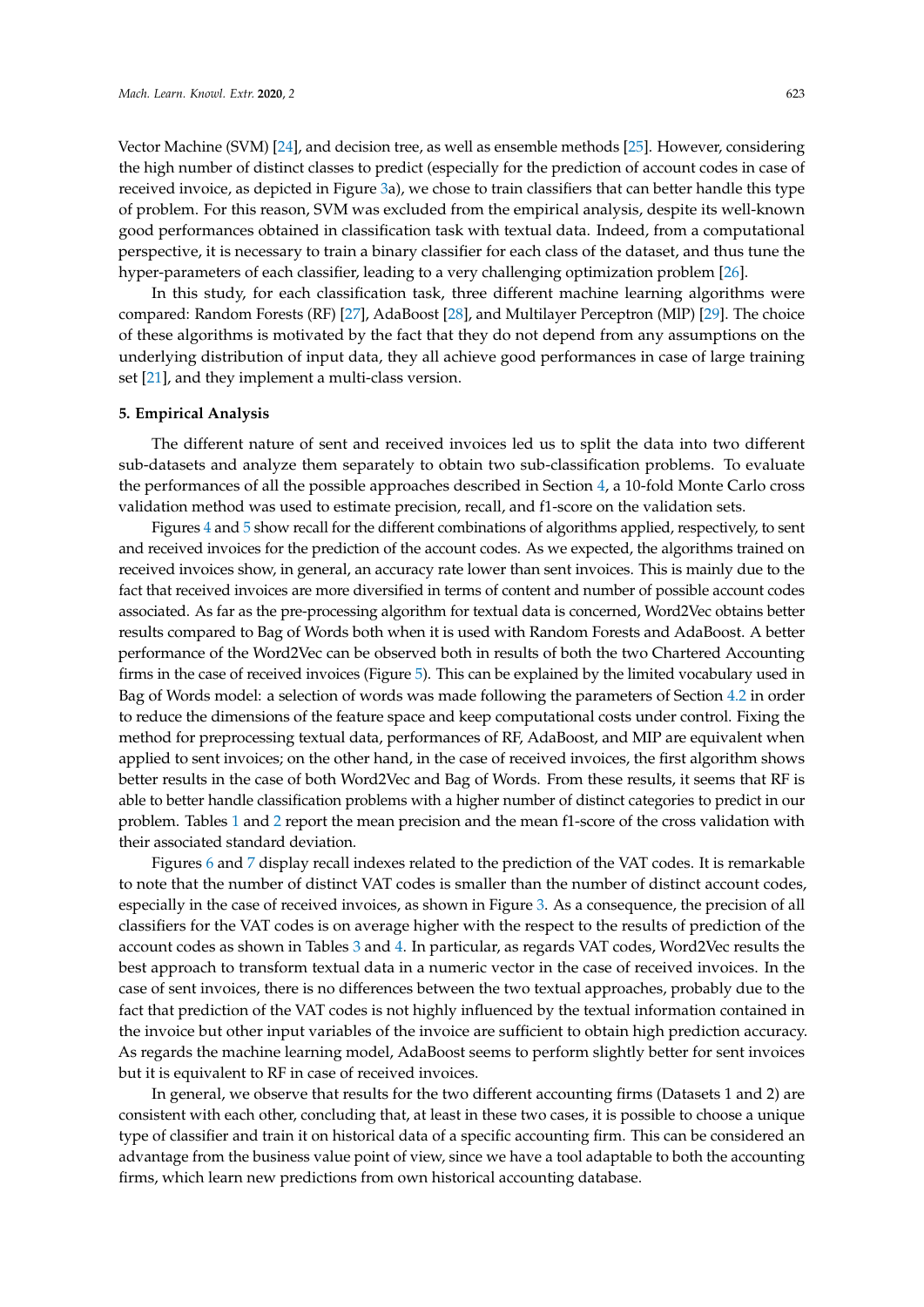<span id="page-7-0"></span>

<span id="page-7-1"></span>**Figure 4.** Cross validation values of the recall index for the prediction of the account codes (sent invoices).



**Figure 5.** Cross validation values of the recall index for the prediction of the account codes (received invoices).

<span id="page-7-2"></span>**Table 1.** Mean cross validation precision and f1-score of the classifiers which predict account codes (sent invoices). Standard deviation is reported in parentheses.

|                   | Dataset 1                |                          | Dataset 2                |                       |
|-------------------|--------------------------|--------------------------|--------------------------|-----------------------|
|                   | Precision                | F <sub>1</sub> -score    | Precision                | F <sub>1</sub> -score |
| $RF + BoW$        | $97.7\%$ ( $\pm 0.5\%$ ) | $97.6\%$ ( $\pm 0.5\%$ ) | 98.9% $(\pm 0.6\%)$      | 98.8% ( $\pm$ 0.7%)   |
| $RF + W2V$        | 97.8% $(\pm 0.4\%)$      | $97.6\%$ ( $\pm 0.5\%$ ) | $98.7\%$ ( $\pm 0.5\%$ ) | 98.6% ( $\pm 0.6\%$ ) |
| AdaBoost + BoW    | $97.7\%$ ( $\pm 0.4\%$ ) | 97.6% $(\pm 0.4\%)$      | 98.9% $(\pm 0.6\%)$      | 98.9% $(\pm 0.7\%)$   |
| $Adab$ oost + W2V | 98.0% ( $\pm$ 0.4%)      | 97.8% $(\pm 0.5\%)$      | 98.9% ( $\pm$ 0.5%)      | 98.8% ( $\pm$ 0.6%)   |
| $MIP + B0W$       | $97.7\%$ ( $\pm 0.4\%$ ) | 97.6% $(\pm 0.4\%)$      | 98.9% $(\pm 0.6\%)$      | 98.9% ( $\pm$ 0.7%)   |
| $MIP + W2V$       | $97.9\%$ ( $\pm 0.3\%$ ) | 97.6% $(\pm 0.4\%)$      | 99.0% ( $\pm$ 0.5%)      | $98.9\%~(\pm 0.7\%)$  |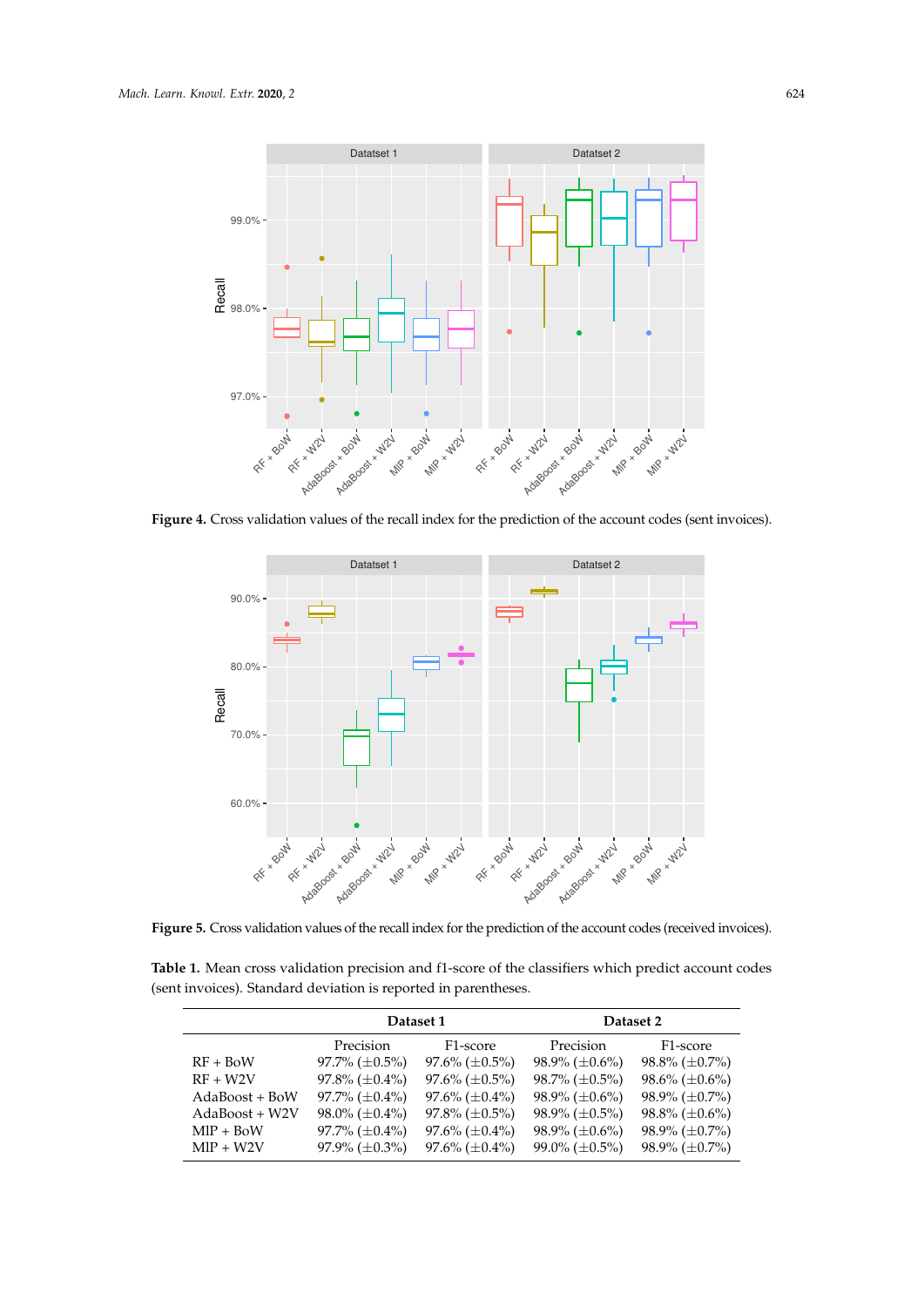|                     | Dataset 1                |                          | Dataset 2                |                            |
|---------------------|--------------------------|--------------------------|--------------------------|----------------------------|
|                     | Precision                | F <sub>1</sub> -score    | Precision                | F <sub>1</sub> -score      |
| $RF + B0W$          | $83.2\%$ ( $\pm 1.5\%$ ) | $82.6\%$ ( $\pm 1.4\%$ ) | $86.7\%$ ( $\pm 0.6\%$ ) | $86.4\%$ ( $\pm 0.8\%$ )   |
| $RF + Word2Vec$     | $87.4\%$ ( $\pm 1.7\%$ ) | $86.9\%$ ( $\pm 1.5\%$ ) | $90.0\%$ ( $\pm 0.5\%$ ) | $89.8\%$ ( $\pm 0.6\%$ )   |
| AdaBoost + BoW      | $68.6\%$ ( $\pm 5.0\%$ ) | $67.7\%$ ( $\pm 4.7\%$ ) | $76.2\%$ ( $\pm 4.5\%$ ) | $77.0\%$ ( $\pm 3.6\%$ )   |
| AdaBoost + Word2Vec | 73.6% $(\pm 4.3\%)$      | $72.8\%$ ( $\pm 4.3\%$ ) | 79.6% $(\pm 3\%)$        | $79.5.2\%$ ( $\pm 2.8\%$ ) |
| $MIP + BoW$         | $80.8\%$ ( $\pm 1.4\%$ ) | $81.2\%$ ( $\pm 1.5\%$ ) | $83.2\%$ ( $\pm 1.6\%$ ) | $83.9.1\%$ ( $\pm 1.4\%$ ) |
| $MIP + W2V$         | 79.5% $(\pm 1.2\%)$      | $80.0\%$ ( $\pm 1.0\%$ ) | $83.1\%$ ( $\pm 1.0\%$ ) | $84.0\%$ ( $\pm 1.1\%$ )   |

<span id="page-8-0"></span>**Table 2.** Mean cross validation precision and f1-score of the classifiers which predict account codes (received invoices). Standard deviation is reported in parentheses.

<span id="page-8-1"></span>

<span id="page-8-2"></span>**Figure 6.** Cross validation values of the recall index for the prediction of the IVA codes (sent invoices).



**Figure 7.** Cross validation values of the recall index for the prediction of the IVA codes (received invoices).

To improve performances of models for the prediction of the account codes for received invoices (which is the most problematic target variable considering the accuracy rates in Table [2](#page-8-0) and the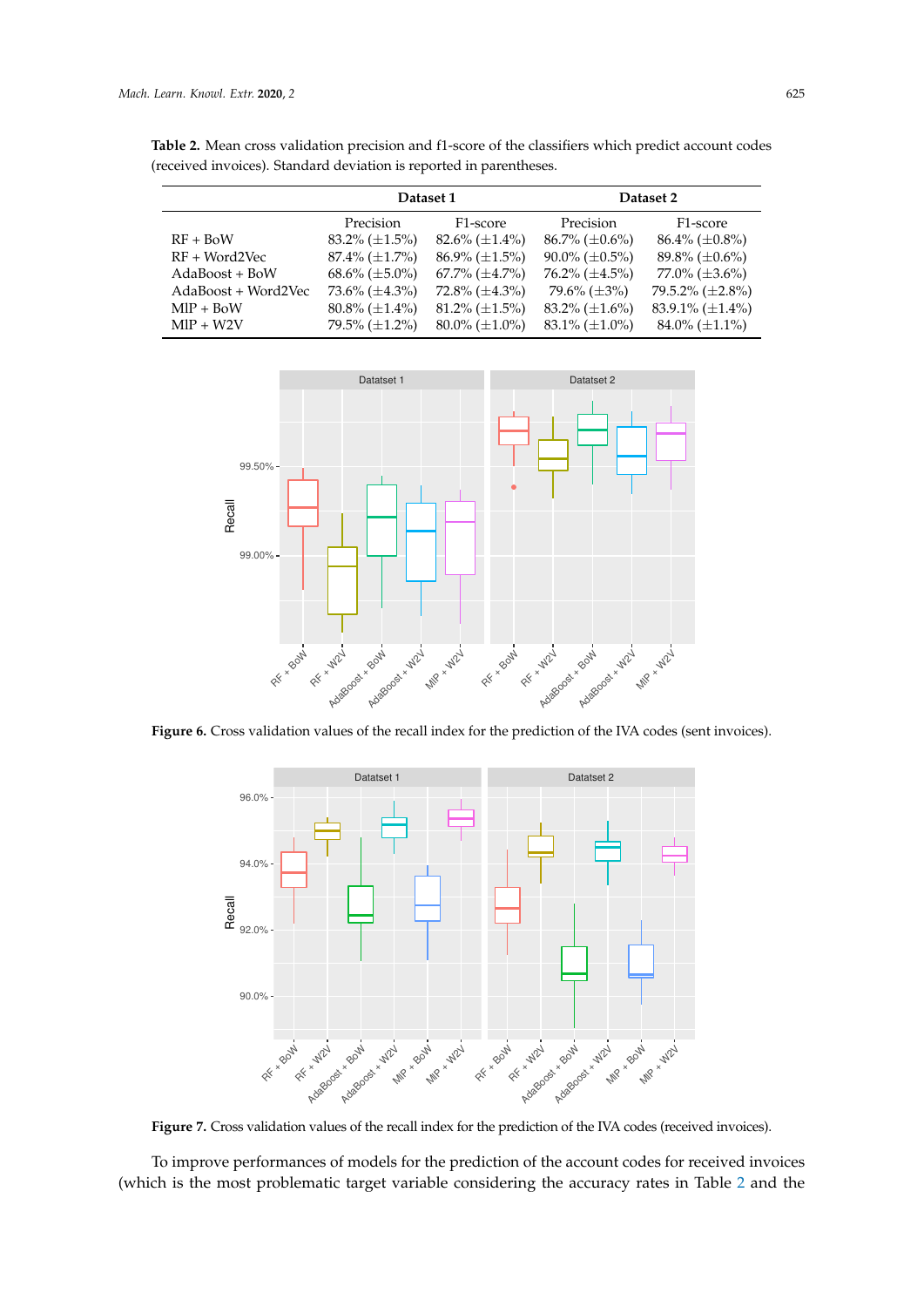recall index in Figure [5\)](#page-7-1), we also investigated the hierarchical structure of the Chart of Accounts. RF algorithm was trained for each level of the hierarchy in order to show the improvement of the performances and to motivate a deeper study on hierarchical classification algorithms. Figure [8](#page-9-2) shows the accuracy rates for the different levels of the target variable. For both datasets of the two accounting firms, the accuracy rates (in terms of recall) improve at lower levels. This is because the account codes associated to lower levels of the hierarchy are more generic and easier to predict. This aspect motivates the development of an algorithm which guides the classification output through the hierarchical structure of the account codes.

<span id="page-9-0"></span>**Table 3.** Mean cross validation precision and f1-score of the classifiers which predict VAT codes (sent invoices). Standard deviation is reported in parentheses.

|                     | Dataset 1                |                          | Dataset 2           |                       |
|---------------------|--------------------------|--------------------------|---------------------|-----------------------|
|                     | Precision                | F <sub>1</sub> -score    | Precision           | F <sub>1</sub> -score |
| $RF + B0W$          | 99.2% $(\pm 0.2\%)$      | 99.2% $(\pm 0.3\%)$      | 99.7% $(\pm 0.1\%)$ | 99.6% ( $\pm$ 0.2%)   |
| $RF + Word2Vec$     | $98.8\%$ ( $\pm 0.2\%$ ) | $98.7\%$ ( $\pm 0.3\%$ ) | 99.5% $(\pm 0.1\%)$ | 99.5% $(\pm 0.2\%)$   |
| AdaBoost + Bow      | 99.2% $(\pm 0.3\%)$      | 99.1% $(\pm 0.4\%)$      | 99.7% $(\pm 0.1\%)$ | 99.6% ( $\pm$ 0.2%)   |
| AdaBoost + Word2Vec | 99.1% $(\pm 0.3\%)$      | 99.0% $(\pm 0.4\%)$      | 99.6% ( $\pm$ 0.2%) | 99.5% $(\pm 0.2\%)$   |
| $MIP + BoW$         | 99.3% $(\pm 0.3\%)$      | 99.2% $(\pm 0.4\%)$      | 99.7% ( $\pm$ 0.2%) | 99.6% ( $\pm$ 0.3%)   |
| $MIP + W2V$         | 99.1% $(\pm 0.3\%)$      | 99.0% $(\pm 0.4\%)$      | 99.6% ( $\pm$ 0.1%) | 99.6% ( $\pm$ 0.2%)   |

<span id="page-9-1"></span>**Table 4.** Mean cross validation precision and f1-score of the classifiers which predict VAT codes (received invoices). Standard deviation is reported in parentheses.

|                     | Dataset 1                |                          | Dataset 2                |                          |
|---------------------|--------------------------|--------------------------|--------------------------|--------------------------|
|                     | Precision                | F <sub>1</sub> -score    | Precision                | F <sub>1</sub> -score    |
| $RF + B0W$          | 93.4% $(\pm 0.8\%)$      | 93.7% $(\pm 1.0\%)$      | 92.2% ( $\pm$ 0.9%)      | $91.8\%$ ( $\pm 1.1\%$ ) |
| $RF + Word2Vec$     | 94.8% ( $\pm$ 0.5%)      | 94.6% ( $\pm$ 0.5%)      | 94.3% $(\pm 0.6\%)$      | 94.2% $(\pm 0.6\%)$      |
| AdaBoost + Bow      | 92.6% ( $\pm 0.6\%$ )    | 92.8% ( $\pm$ 0.8%)      | $89.9\%$ ( $\pm 1.0\%$ ) | $90.5\%$ ( $\pm 0.8\%$ ) |
| AdaBoost + Word2Vec | 94.9% $(\pm 0.5\%)$      | 94.9% $(\pm 0.6\%)$      | 94.2% ( $\pm$ 0.5%)      | 94.1% $(\pm 0.5\%)$      |
| $MIP + B0W$         | 92.8% $(\pm 1.0\%)$      | 97.2% ( $\pm 0.8$ %)     | 91.4% ( $\pm$ 0.6%)      | $91.8\% (\pm 0.5\%)$     |
| $MIP + W2V$         | $95.4\%$ ( $\pm 0.3\%$ ) | $95.0\%$ ( $\pm 0.4\%$ ) | 94.3% $(\pm 0.5\%)$      | 93.8% ( $\pm 0.6\%$ )    |

<span id="page-9-2"></span>

**Figure 8.** Accuracy computed at different levels of the account codes (target variable) for received invoices datasets. Model performances improve at lower levels since the target variable is more generic and the number of distinct categories is lower.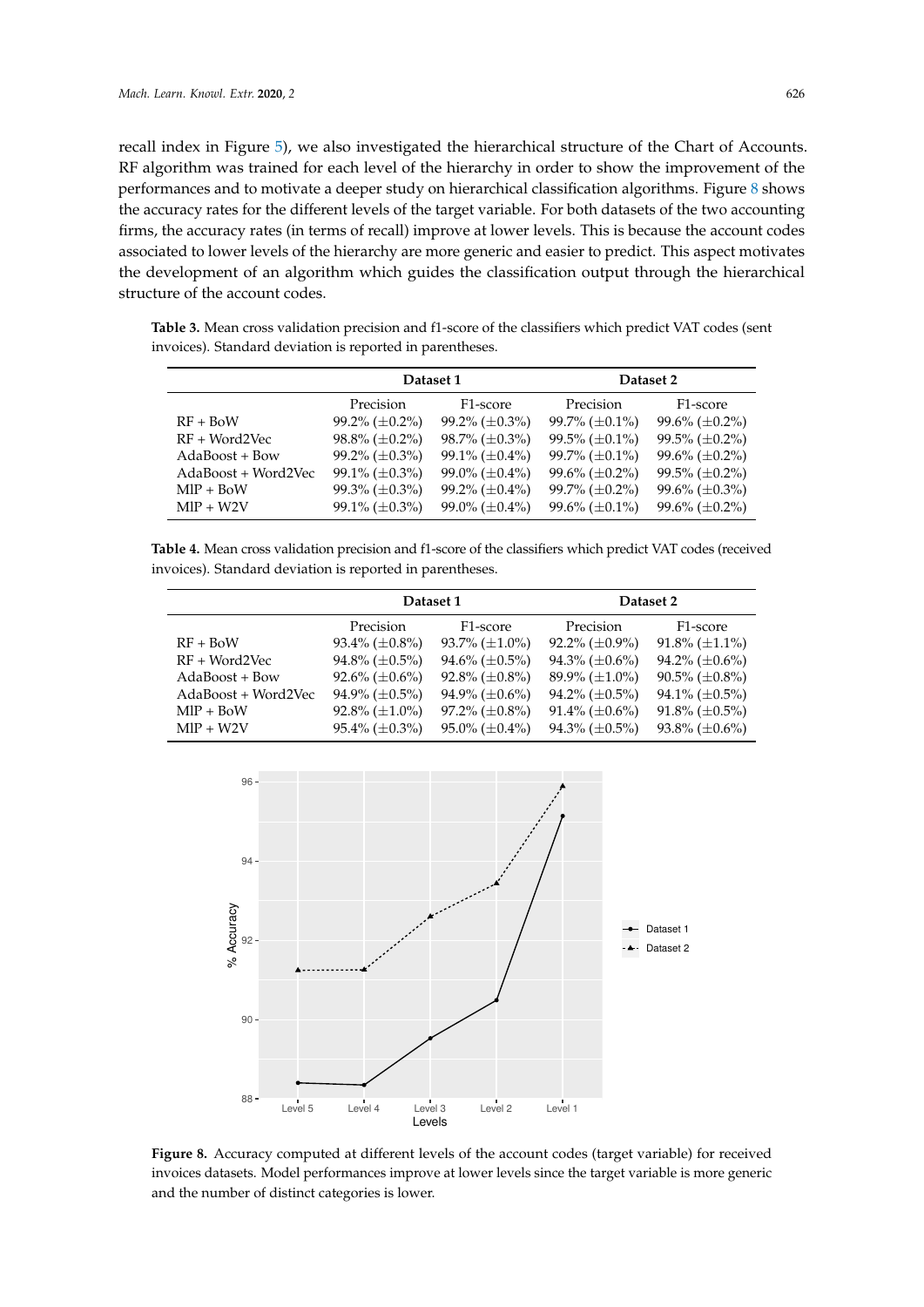#### <span id="page-10-4"></span>**6. Conclusions**

The part of the bookkeeping process which produces a journal entry is often time consuming. Classifying the transactions reported in invoices into specific codes can be translated into a machine learning classification task, whose predictions can facilitate the work of accountants.

This work introduces a methodological proposal to handle accounting data. First, the problem of the reconstruction of the training set is tackled, using a heuristic to solve the knapsack problem. Then, different classification approaches on two real datasets are tested; higher accuracy is achieved using the classification algorithm Random Forests combined with the pre-processing technique Word2Vec for the prediction of the account codes. Concerning VAT codes, the classifier AdaBoost combined with Word2Vec performs slightly better. The results show that account codes are the most problematic target variable, due to the high number of distinct labels which can be employed in the classification.

A possible workaround to solve this problem is to consider a hierarchical classification framework which reflects the structure of the Chart of Accounts: the target variable is structured in a predefined hierarchy which takes the form of a rooted tree. This is also motivated by the results obtained for the classification at different levels of our target variable. The application of hierarchical classification algorithm [\[30,](#page-12-1)[31\]](#page-12-2) can be considered a possible method to improve the results. Since the two target variables predicted in our problem, VAT codes and account codes, are dependent on each other, another possible approach to improve the accuracy of the account codes can be the application of a multi-label classification algorithm. In this case, we would not have two separately classifiers for the two target variable, but a unique classifier which exploits the information extracted from text as well as other categorical variables to predict VAT codes and account codes together.

The creation of the general ledger entries starting from an xml invoice seems to be a promising field in which machine learning models can be adopted to automate this repetitive and monotonous part of the bookkeeping process. These preliminary results support a deeper study on more advanced techniques which can solve some of the existent problems and improve the accuracy of the classifiers. Further ideas of research will consider the implementation of different classification models coupled with key performance indicators related to computational efficiency and predictive capability.

**Author Contributions:** This paper was written by C.B., including the contributions made in terms of methodological and computational approaches. A.R. and R.V. introduced the real case and business knowledge to solve the problem at hand. Supervision, S.F. All authors have read and agreed to the published version of the manuscript.

**Funding:** This research was funded by Datev.it S.p.a. (research contract signed with the Department of Political and Social Sciences—University of Pavia).

**Acknowledgments:** We thank Datev.it S.p.a. for the data provided and for the PhD scholarship.

**Conflicts of Interest:** The authors declare no conflict of interest.

#### **References**

- <span id="page-10-0"></span>1. Frey, C.B.; Osborne, M.A. The future of employment: How susceptible are jobs to computerisation? *Technol. Forecast. Soc. Chang.* **2017**, *114*, 254–280. [\[CrossRef\]](http://dx.doi.org/10.1016/j.techfore.2016.08.019)
- <span id="page-10-1"></span>2. Tekbas, I.; Nonwoven, K. The Profession of the digital age: Accounting Engineering. In *IFAC Proceedings Volumes, Project: The Theory of Accounting, Enginnering*; Elsevier: Amsterdam, The Netherlands, 2018.
- <span id="page-10-2"></span>3. Gulin, D.; Hladika, M.; Valenta, I. Digitalization and the Challenges for the Accounting Profession. In Proceedings of the 2019 ENTRENOVA Conference, Rovinj, Croatia, 12–14 September 2019.
- <span id="page-10-3"></span>4. ICAEW. Artificial Intelligence and the Future of Accountancy; Technical Report. Available online: [https://](https://www.icaew.com/technical/technology/artificial-intelligence/artificial-intelligence-the-future-of-accountancy) [www.icaew.com/technical/technology/artificial-intelligence/artificial-intelligence-the-future-of-accountancy](https://www.icaew.com/technical/technology/artificial-intelligence/artificial-intelligence-the-future-of-accountancy) (accessed on 29 November 2020).
- <span id="page-10-5"></span>5. Tang, Y.Y.; Suen, C.Y.; De Yan, C.; Cheriet, M. Financial document processing based on staff line and description language. *IEEE Trans. Syst. Man Cybern.* **1995**, *25*, 738–754. [\[CrossRef\]](http://dx.doi.org/10.1109/21.376488)
- <span id="page-10-6"></span>6. Cesarini, F.; Gori, M.; Marinai, S.; Soda, G. INFORMys: A flexible invoice-like form-reader system. *IEEE Trans. Pattern Anal. Mach. Intell.* **1998**, *20*, 730–745. [\[CrossRef\]](http://dx.doi.org/10.1109/34.689303)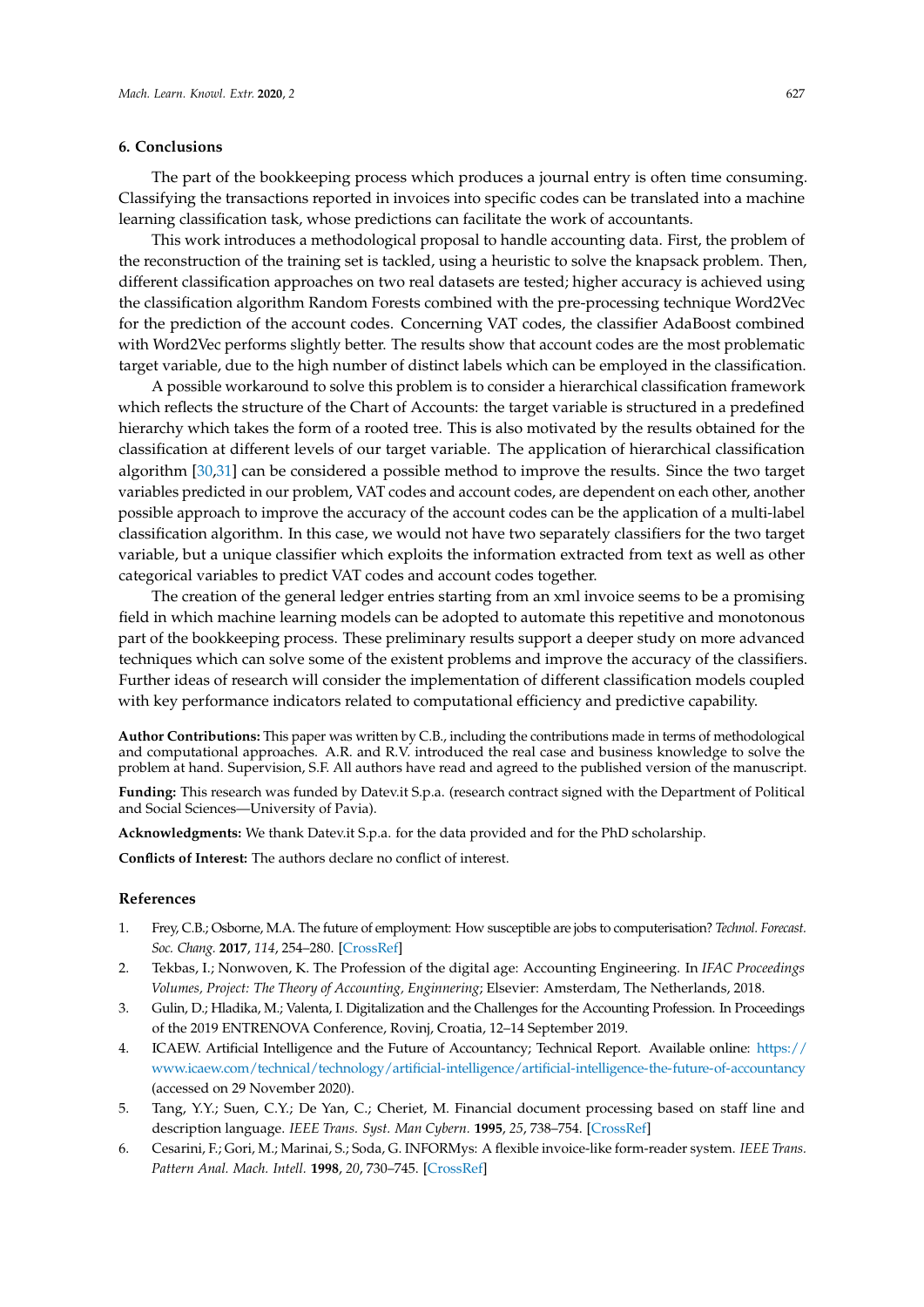- <span id="page-11-0"></span>7. Holt, X.; Chisholm, A. Extracting structured data from invoices. In Proceedings of the Australasian Language Technology Association Workshop 2018, Dunedin, New Zealand, 10–12 December 2018; pp. 53–59.
- <span id="page-11-1"></span>8. Wang, Y.; Gui, G.; Zhao, N.; Yin, Y.; Huang, H.; Li, Y.; Wang, J.; Yang, J.; Zhang, H. Deep learning for optical character recognition and its application to VAT invoice recognition. In Proceedings of the International Conference in Communications, Signal Processing, and Systems, Dalian, China, 14–16 July 2018; Springer: Berlin, Germany, 2018; pp. 87–95.
- <span id="page-11-2"></span>9. Palm, R.B.; Winther, O.; Laws, F. Cloudscan-a configuration-free invoice analysis system using recurrent neural networks. In Proceedings of the 2017 14th IAPR International Conference on Document Analysis and Recognition (ICDAR), Kyoto, Japan, 9–15 November 2017; IEEE: New York, NY, USA 2017; Volume 1, pp. 406–413.
- <span id="page-11-3"></span>10. Schreyer, M.; Sattarov, T.; Borth, D.; Dengel, A.; Reimer, B. Detection of anomalies in large scale accounting data using deep autoencoder networks. *arXiv* **2017**, arXiv:1709.05254.
- <span id="page-11-4"></span>11. Zupan, M.; Letinic, S.; Budimir, V. Accounting Journal Reconstruction with Variational Autoencoders and Long Short-term Memory Architecture. 2020. Available online: <http://ceur-ws.org/Vol-2646/05-paper.pdf> (accessed on 29 November 2020).
- <span id="page-11-5"></span>12. Schultz, M.; Tropmann-Frick, M. Autoencoder Neural Networks versus External Auditors: Detecting Unusual Journal Entries in Financial Statement Audits. In Proceedings of the 53rd Hawaii International Conference on System Sciences, Maui, HI, USA, 7–10 January 2020.
- <span id="page-11-6"></span>13. Bengtsson, H.; Jansson, J. Using Classification Algorithms for Smart Suggestions in Accounting Systems. Master's Thesis, Chalmers University of Technology, Gothenburg, Sweden, 2015.
- <span id="page-11-7"></span>14. Bergdorf, J. Machine Learning and Rule Induction in Invoice Processing: Comparing Machine Learning Methods in Their Ability to Assign Account Codes in the Bookkeeping Process. 2018. Available online: <http://www.diva-portal.se/smash/get/diva2:1254853/FULLTEXT01.pdf> (accessed on 29 November 2020).
- <span id="page-11-8"></span>15. Kozanidis, G.; Melachrinoudis, E.; Solomon, M.M. The linear multiple choice knapsack problem with equity constraints. *Int. J. Oper. Res.* **2005**, *1*, 52–73. [\[CrossRef\]](http://dx.doi.org/10.1504/IJOR.2005.007433)
- <span id="page-11-9"></span>16. Pyle, D. *Data Preparation for Data Mining*; Morgan Kaufmann: Burlington, MA, USA, 1999.
- <span id="page-11-10"></span>17. Khan, A.; Baharudin, B.; Lee, L.H.; Khan, K. A review of machine learning algorithms for text-documents classification. *J. Adv. Inf. Technol.* **2010**, *1*, 4–20.
- <span id="page-11-11"></span>18. Joachims, T. *Learning to Classify Text Using Support Vector Machines*; Springer Science & Business Media: Berlin, Germany, 2002; Volume 668.
- <span id="page-11-12"></span>19. Sebastiani, F. Machine learning in automated text categorization. *ACM Comput. Surv. (CSUR)* **2002**, *34*, 1–47. [\[CrossRef\]](http://dx.doi.org/10.1145/505282.505283)
- <span id="page-11-13"></span>20. Mikolov, T.; Chen, K.; Corrado, G.; Dean, J. Efficient estimation of word representations in vector space. *arXiv* **2013**, arXiv:1301.3781.
- <span id="page-11-14"></span>21. Kowsari, K.; Jafari Meimandi, K.; Heidarysafa, M.; Mendu, S.; Barnes, L.; Brown, D. Text classification algorithms: A survey. *Information* **2019**, *10*, 150. [\[CrossRef\]](http://dx.doi.org/10.3390/info10040150)
- <span id="page-11-15"></span>22. Kim, S.B.; Han, K.S.; Rim, H.C.; Myaeng, S.H. Some effective techniques for naive bayes text classification. *IEEE Trans. Knowl. Data Eng.* **2006**, *18*, 1457–1466.
- <span id="page-11-16"></span>23. Wang, Z.; He, Y.; Jiang, M. A comparison among three neural networks for text classification. In Proceedings of the 2006 8th International Conference on Signal Processing, Beijing, China, 16–20 November 2006; IEEE: New York, NY, USA, 2006; Volume 3.
- <span id="page-11-17"></span>24. Wang, Z.Q.; Sun, X.; Zhang, D.X.; Li, X. An optimal SVM-based text classification algorithm. In Proceedings of the 2006 International Conference on Machine Learning and Cybernetics, Dalian, China, 13–16 August 2006; IEEE: New York, NY, USA, 2006; pp. 1378–1381.
- <span id="page-11-18"></span>25. Kanakaraj, M.; Guddeti, R.M.R. Performance analysis of Ensemble methods on Twitter sentiment analysis using NLP techniques. In Proceedings of the 2015 IEEE 9th International Conference on Semantic Computing (IEEE ICSC 2015), Anaheim, CA, USA, 7–9 February 2015; IEEE: New York, NY, USA, 2015; pp. 169–170.
- <span id="page-11-19"></span>26. Colas, F.; Brazdil, P. Comparison of SVM and some older classification algorithms in text classification tasks. In Proceedings of the IFIP International Conference on Artificial Intelligence in Theory and Practice, Santiago, Chile, 21–24 August 2006; Springer: Berlin/Heidelberg, Germany, 2006; pp. 169–178.
- <span id="page-11-20"></span>27. Breiman, L. Random forests. *Mach. Learn.* **2001**, *45*, 5–32. [\[CrossRef\]](http://dx.doi.org/10.1023/A:1010933404324)
- <span id="page-11-21"></span>28. Hastie, T.; Rosset, S.; Zhu, J.; Zou, H. Multi-class adaboost. *Stat. Its Interface* **2009**, *2*, 349–360. [\[CrossRef\]](http://dx.doi.org/10.4310/SII.2009.v2.n3.a8)